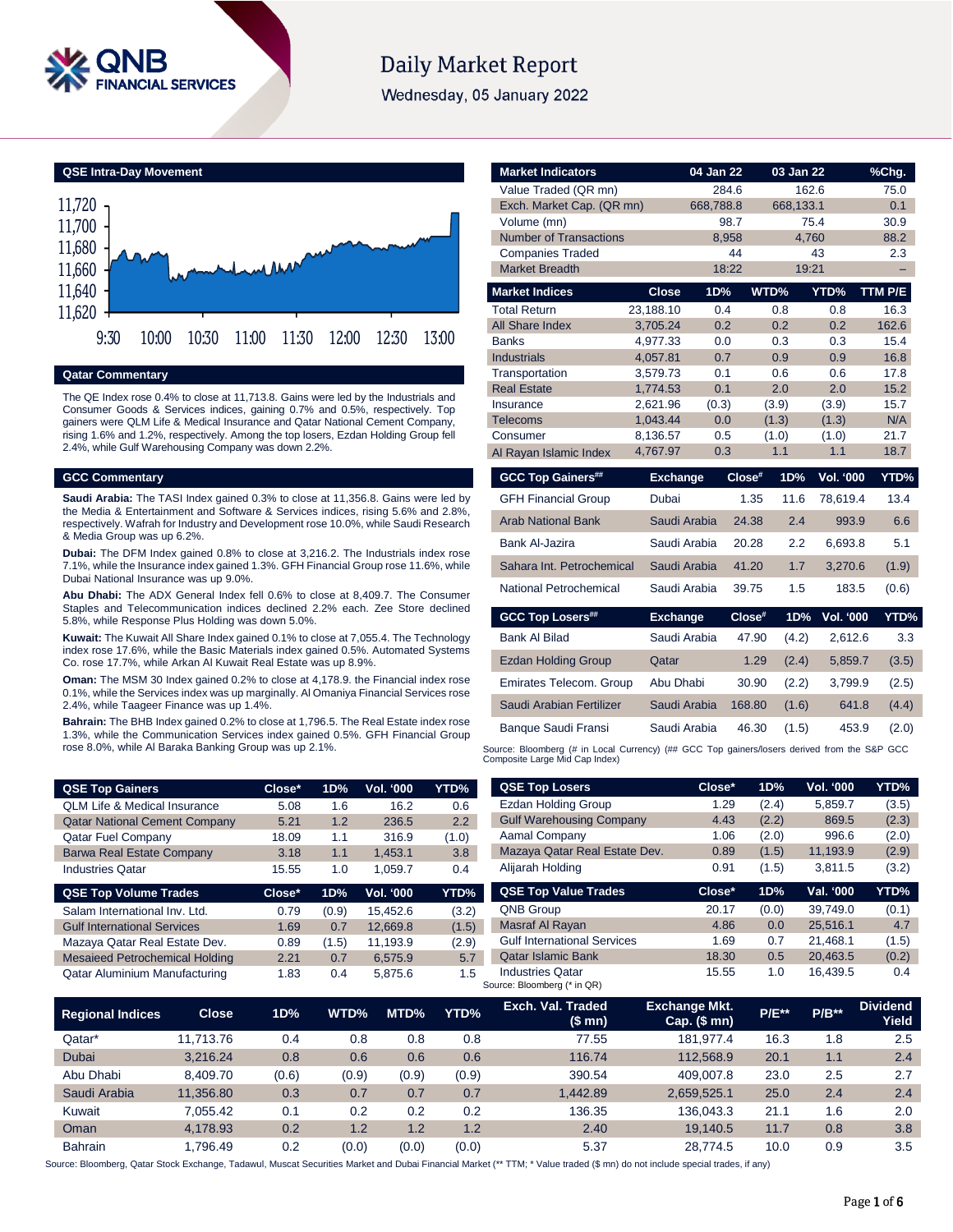# **Qatar Market Commentary**

- The QE Index rose 0.4% to close at 11,713.8. The Industrials and Consumer Goods & Services indices led the gains. The index rose on the back of buying support from Arab and foreign shareholders despite selling pressure from Qatari and GCC shareholders.
- QLM Life & Medical Insurance and Qatar National Cement Company were the top gainers, rising 1.6% and 1.2%, respectively. Among the top losers, Ezdan Holding Group fell 2.4%, while Gulf Warehousing Company was down 2.2%.
- Volume of shares traded on Tuesday rose by 30.9% to 98.7mn from 75.4mn on Monday. However, as compared to the 30-day moving average of 118.5mn, volume for the day was 16.7% lower. Salam International Inv. Ltd. and Gulf International Services were the most active stocks, contributing 15.7% and 12.8% to the total volume, respectively.

| <b>Overall Activity</b>        | Buy %*   | Sell %*  | Net (QR)       |
|--------------------------------|----------|----------|----------------|
| Qatari Individuals             | 26.61%   | 41.83%   | (43,307,751.2) |
| <b>Qatari Institutions</b>     | 27.07%   | 23.72%   | 7,544,227.8    |
| Qatari                         | 53.68%   | 65.55%   | (35,763,523.3) |
| <b>GCC Individuals</b>         | 0.32%    | 0.19%    | 388,277.0      |
| <b>GCC</b> Institutions        | 0.78%    | 2.19%    | (4,024,842.5)  |
| <b>GCC</b>                     | 1.10%    | 2.38%    | (3,636,565.5)  |
| Arab Individuals               | 10.87%   | 10.39%   | 1,352,085.1    |
| <b>Arab Institutions</b>       | $0.00\%$ | $0.00\%$ | 4,185.8        |
| Arab                           | 10.87%   | 10.39%   | 1,356,270.9    |
| <b>Foreigners Individuals</b>  | 4.67%    | 2.59%    | 5,924,786.6    |
| <b>Foreigners Institutions</b> | 29.68%   | 19.10%   | 30,119,031.3   |
| <b>Foreigners</b>              | 34.35%   | 21.68%   | 36,043,817.9   |

Source: Qatar Stock Exchange (\*as a % of traded value)

# **Global Economic Data and Earnings Calendar**

### **Global Economic Data**

| <b>Date</b> | <b>Market</b> | <b>Source</b>                            | <b>Indicator</b>               | <b>Period</b> | <b>Actual</b> | <b>Consensus</b> | <b>Previous</b> |
|-------------|---------------|------------------------------------------|--------------------------------|---------------|---------------|------------------|-----------------|
| 04-01       | US            | Institute for Supply Management          | <b>ISM Manufacturing</b>       | Dec           | 58.70%        | 60.00%           | 61.00%          |
| $04 - 01$   | <b>US</b>     | Institute for Supply Management          | <b>ISM Prices Paid</b>         | <b>Dec</b>    | 68.20%        | 79.30%           | 82.40%          |
| $04 - 01$   | <b>US</b>     | Institute for Supply Management          | <b>ISM New Orders</b>          | Dec           | 60.40%        | 60.40%           | 61.50%          |
| 04-01       | <b>US</b>     | Institute for Supply Management          | <b>ISM Employment</b>          | <b>Dec</b>    | 54.20%        | 53.60%           | 53.30%          |
| $04 - 01$   | UK            | Bank of England                          | Money Supply M4 MoM            | Nov           | 0.007         | --               | 0.006           |
| 04-01       | <b>UK</b>     | <b>Bank of England</b>                   | M4 Money Supply YoY            | Nov           | 6.90%         | --               | 7.00%           |
| $04 - 01$   | UK            | Markit                                   | Markit UK PMI Manufacturing SA | Dec           | 57.90%        | 57.60%           | 57.60%          |
| 04-01       | Germany       | <b>German Federal Statistical Office</b> | <b>Retail Sales MoM</b>        | Nov           | 0.60%         | $-0.003$         | 0.005           |
| 04-01       | Germany       | <b>German Federal Statistical Office</b> | <b>Retail Sales NSA YoY</b>    | Nov           | $-0.20%$      | $-0.031$         | $-4.10%$        |
| $04 - 01$   | Germany       | Deutsche Bundesbank                      | Unemployment Change (000's)    | <b>Dec</b>    | $-23.0k$      | $-15.0k$         | $-34.0k$        |
| 04-01       | Germany       | Deutsche Bundesbank                      | Unemployment Claims Rate SA    | <b>Dec</b>    | 5.20%         | 5.30%            | 5.30%           |
| $04 - 01$   | France        | <b>INSEE National Statistics Office</b>  | <b>CPI EU Harmonized MoM</b>   | <b>Dec</b>    | 0.20%         | 0.004            | 0.40%           |
| 04-01       | France        | <b>INSEE National Statistics Office</b>  | CPI EU Harmonized YoY          | <b>Dec</b>    | 3%            | 0.035            | 3%              |
| $04 - 01$   | France        | <b>INSEE National Statistics Office</b>  | <b>CPI MoM</b>                 | <b>Dec</b>    | 0%            | 0.003            | $0\%$           |
| 04-01       | France        | <b>INSEE National Statistics Office</b>  | <b>CPI YoY</b>                 | Dec           | 0.028         | 0.029            | 0.028           |
| 04-01       | Japan         | <b>Markit</b>                            | Jibun Bank Japan PMI Mfg       | Dec           | 54.3          | --               | 54.2            |
| $04 - 01$   | China         | Markit                                   | Caixin China PMI Mfg           | Dec           | 50.9          | 50               | 49.9            |

Source: Bloomberg (s.a. = seasonally adjusted; n.s.a. = non-seasonally adjusted; w.d.a. = working day adjusted)

### **Earnings Calendar**

| <b>Tickers</b> | <b>Company Name</b>       | Date of reporting 4Q2021 results | No. of days remaining | <b>Status</b> |
|----------------|---------------------------|----------------------------------|-----------------------|---------------|
| <b>QNBK</b>    | QNB Group                 | $11$ -Jan-22                     |                       | Due           |
| <b>ABQK</b>    | Ahli Bank                 | $13 - Jan-22$                    |                       | <b>Due</b>    |
| QIBK           | Qatar Islamic Bank        | 16-Jan-22                        | 11                    | Due           |
| <b>QFLS</b>    | <b>Qatar Fuel Company</b> | 18-Jan-22                        | 13                    | <b>Due</b>    |
| <b>CBQK</b>    | The Commercial Bank       | 19-Jan-22                        | 14                    | Due           |

Source: QSE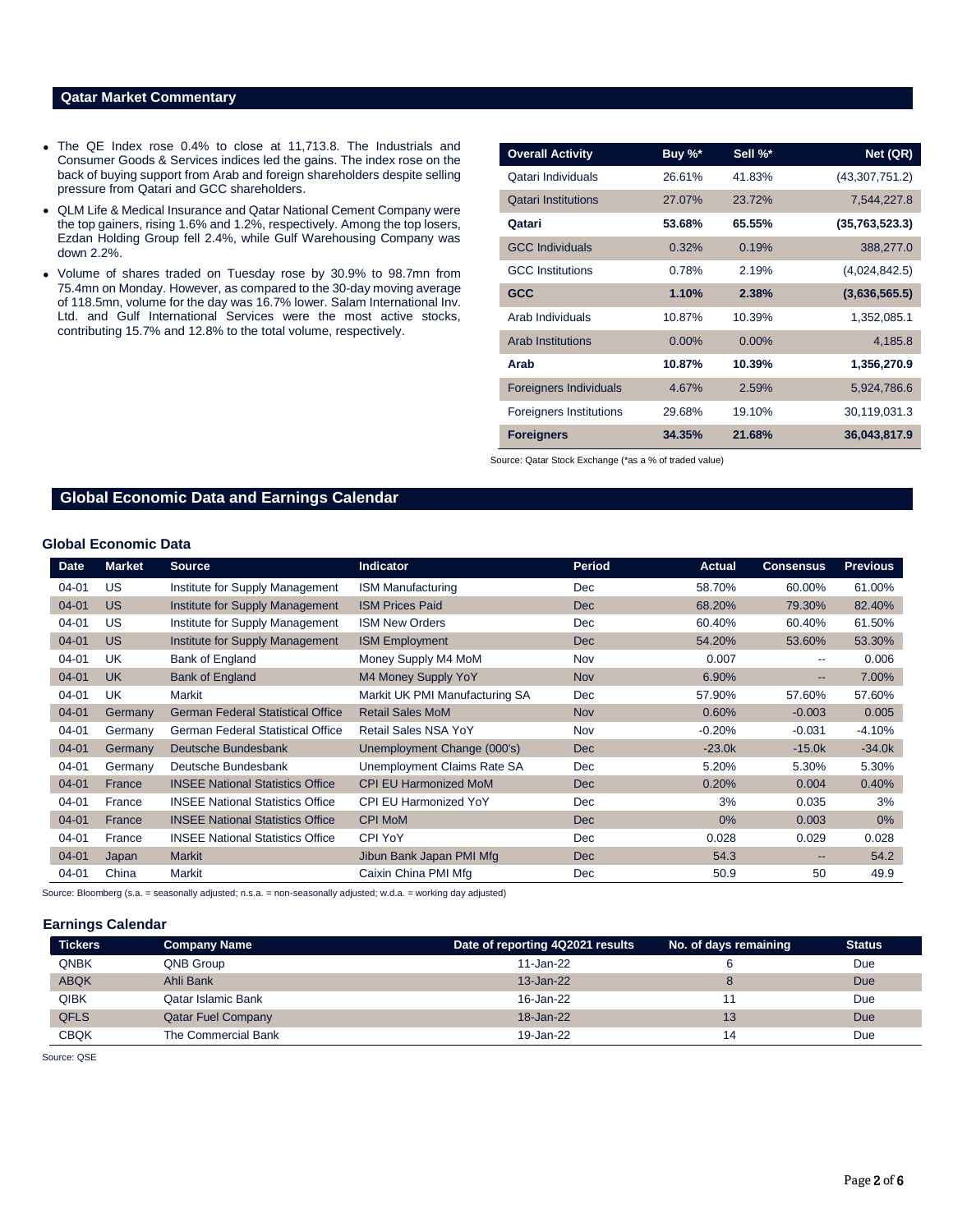# **Qatar**

- **QEWS announces it has signed agreement –** Qatar Electricity and Water Company (QEWS) disclosed that Raslaffan Operating Company W.L.L., a wholly-owned subsidiary of QEWS, has signed a share sale and purchase agreement (the "SPA") with Qatar Holding LLC ("QH"), to purchase 40% of the share capital of Nebras Power Q.P.S.C. ("Nebras") from QH (the "Transaction"). QEWS owns the remaining 60% of the share capital of Nebras. The agreed purchase price for the Transaction is US\$ 530mn (US dollars five hundred and thirty million). Completion of the Transaction under the SPA is subject to a number of conditions precedent, including notably regulatory approvals and notifications in certain foreign jurisdictions where Nebras is present, and the approval of the General Assembly of QEWS, which is intended to be held during the month of March 2022. (QSE)
- **CBQK to disclose its Annual financial results on January 19 –** Commercial Bank (CBQK) will disclose its financial statement for the period ending December 31, 2021 on January 19, 2022. (QSE)
- **ORDS and CK Hutchison create Indonesia's second largest mobile telecoms company –** Ooredoo (ORDS), CK Hutchison have received all required shareholder and regulatory approvals for the \$6bn merger of their telecommunications businesses in Indonesia, according to a statement from the companies. Newly merged company to operate as PT Indosat Ooredoo Hutchison effective January 4. Merger creates second-largest mobile phone company in Indonesia, with estimated revenue of about \$3bn. New entity to be able to better compete and create additional value for all shareholders, customers and the country, including via network enhancements with the rollout of 5G. Vikram Sinha, COO of Indosat Ooredoo, to lead newly combined company as CEO. Nicky Lee appointed as CFO of Indosat Ooredoo. (QSE, Bloomberg)
- **QFC PMI: Qatar private sector 'positive' on 2022 –** Doha's nonenergy private sector, which continued to signal rapid growth in 2021, remains "positive" towards 2022, mainly on business opportunities arising from the FIFA World Cup, according to the Qatar Financial Centre's (QFC) Purchasing Managers' Index (PMI). The latest PMI data also disclosed that Qatar's financial services sector signaled further marked growth in December. The Qatar PMI indices are compiled from survey responses from a panel of around 450 private sector companies. The panel covers the manufacturing, construction, wholesale, retail, and services sectors, and reflects the structure of the non-energy economy, according to official national accounts data. Finding that the PMI remained well into "expansionary" territory at 61.4; it said this was slightly lower than November's record high of 63.1, ending an "unprecedented" run of six month-on-month increases. But the latest figure was still the third-highest since the survey began in April 2017. The rates of expansion in total activity, new work and outstanding business all eased slightly compared with November's records, "but were still among the fastest registered throughout the near five-year history of the survey", it said. "The recent data point to a booming non-energy private sector economy, and a further acceleration in official YoY economic growth in the fourth quarter. The most recent GDP (gross domestic product) figures show a 4% annual expansion in the second quarter, when the PMI averaged 52.7. Since then, the PMI has risen sharply to 58.2 in the third quarter and 62.3 in the final quarter," QFC Authority Chief Executive Yousuf Mohamed Al-Jaida said. (Gulf-Times.com)
- **QIIK chosen as 'Strongest Islamic Retail Bank in Qatar 2021' by IRBA –** QIIK has been chosen as the 'Strongest Islamic Retail Bank in Qatar' as part of 'Islamic Retail Banking Awards (IRBA) 2021. The award honours QIIK's leadership role in Islamic retail banking and the quantum leap made by the bank in this area. (Gulf-Times.com)
- **QCB issues QR600mn treasury bills for January –** Qatar Central Bank (QCB) issued on Tuesday treasury bills for three, six and nine months, with a value of QR600mn. In a statement on its website, the Qatar Central Bank said that the treasury bills were distributed as follows: QR300mn for three months at an interest rate of 0.20%; QR200mn for six months at an interest rate of 0.25%; QR100mn for nine months at an interest rate of 0.30%. The issuance of these treasury bills by the Qatar Central Bank comes within the framework of its endeavor to develop the monetary policy in the State of Qatar, increase its effectiveness, contribute to the strength of the banking and financial system, activate the tools available for the open market operations, and implement the coordination mechanism between the financial and monetary policies. (Qatar Tribune)
- **QCB: Qatar banks adopt 'green initiatives' in their business practices –** Qatar has undertaken several initiatives over the past few years to nurture a green economy, QCB noted and said local banks now issue green bonds and offer green loans and mortgages as part of adopting green initiatives in their business practices. In 2020, QNB Group issued green bonds of \$600mn that are listed on the London Stock Exchange, QCB noted in its latest Financial Stability Review. Some of the banks in Qatar have already adopted green initiatives in their business practices as they issue green bonds (to finance green projects) and offer green loans/ mortgages (provide discounts on loan fees or interest rates that are certified as energy-efficient and environment-friendly) and green credit cards (convert part of all cardholder spending into donations to environmental efforts). Environmental development is one of the four pillars (Pillar 4) of the Qatar National Vision 2030, the review said. Qatar topped the Mena region Energy Transition Index 2021, published by the World Economic Forum. The report benchmarks some 115 countries based on the performance of their energy systems across the three dimensions: economic development and growth, environment sustainability and energy security and access and their readiness towards moving towards secure, sustainable, affordable and inclusive energy systems. The Second Strategic Plan for Financial Regulation (SSP-2) published collaboratively by the three domestic regulators in 2018 had highlighted the need to promote sustainable investment and green finance. With support from Qatar Financial Markets Authority, the Qatar Stock Exchange launched its online platform Sustainability and Environmental-Social-Governance (ESG) Dashboard to enable listed companies to communicate their ESG and sustainability performance. The 2015 Paris Agreement on Climate Change provides a framework for meaningful progress on climate change, QCB said. (Gulf-Times.com)
- **Hospitality sector a sweet spot for Qatar's job market –** Qatar's hospitality sector, which is now bouncing back stronger from the impact of the COVID-19 pandemic, is a sweet spot in the country's job market as preparations for the upcoming FIFA World Cup are now in full swing. A number of tourism, retail, and hotel projects which are slated to open soon will require more manpower, and are expected to cater to tourists and football fans during the mega sporting event. While other industries are also currently hiring new workers, a significant number of the job vacancies are coming from the hospitality sector. Speaking to The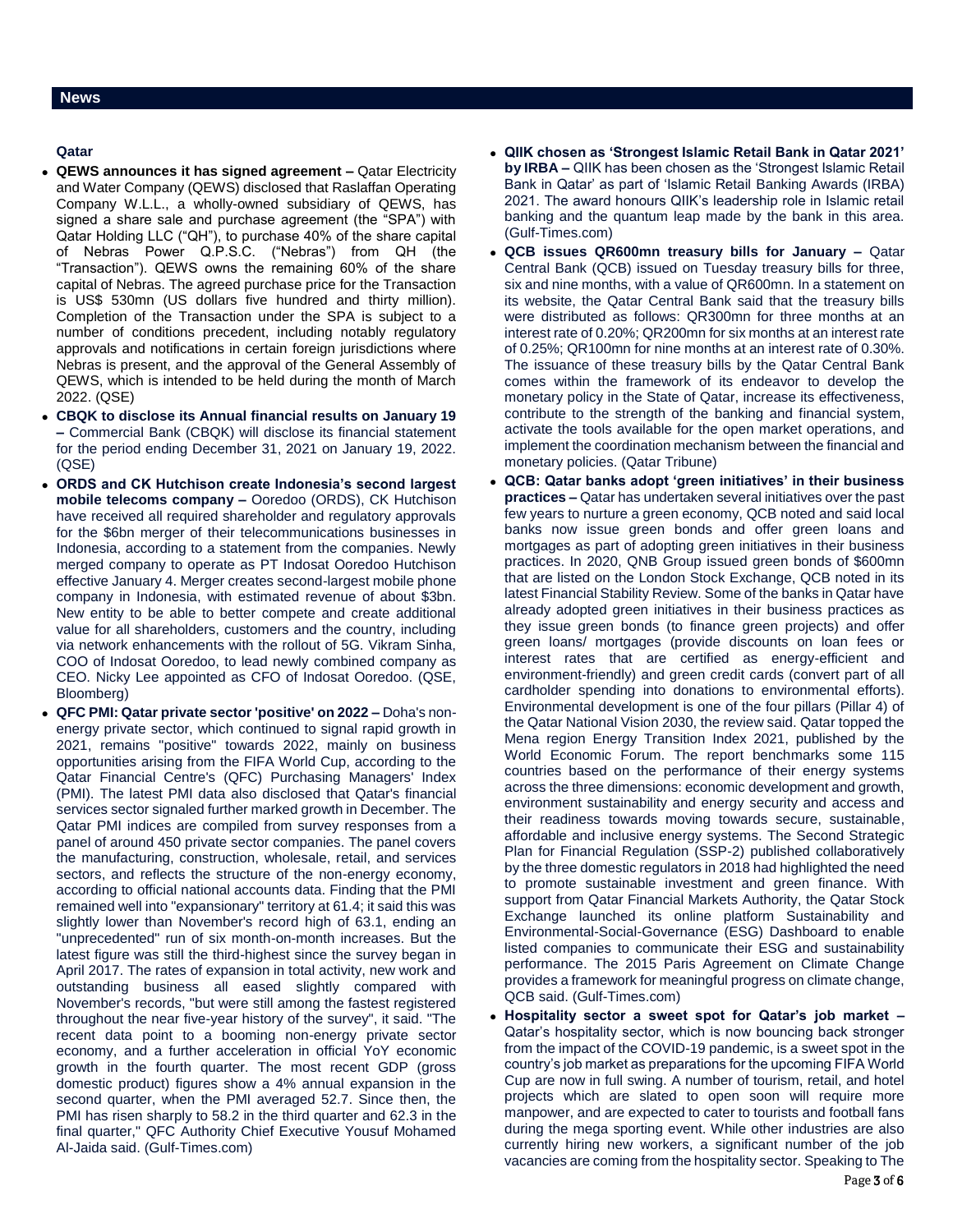Peninsula, Syed Qadeer, General Manager for Human Resources at Global Premium HR Services said demand for jobs in the hospitality sector in Qatar has jumped in the last quarter of 2021, and the trend is expected to continue this year. (Peninsula Qatar)

- **QATAR TANKER TRACKER: China slump offset by India, Japan gains –** Qatar's oil exports climbed to a four-month high in December, as a boost in flows to India and Japan helped offset a drop in shipments to China. Monthly observed crude and condensate exports rebounded to 860k b/d last month, the highest since August. Compares with 759k b/d in November, according to tanker-tracking data compiled by Bloomberg. Qatari crude exports rose by 21% m/m to 645k b/d, while condensate shipments, which originate from Ras Laffan, dropped by 5% to about 215k b/d. Shipments to India jumped 77% m/m to a fourmonth high, while exports to Japan were the most since July. Flows to China dropped by 17% m/m; destination of about 16k b/d is still unknown. (Bloomberg)
- **Qatar Gazettes Decree ratifying DTA with Rwanda –** The Qatari Official Gazette December 13, 2021, published Decree No. 52/2021, ratifying the DTA with Rwanda, signed February 8. The DTA aims to enhance international standards of transparency through the exchange of documented financial information. The decree takes effect the same date. (Bloomberg Law)
- **QBIC opens registration for 4th wave of Lean Manufacturing Program –** Qatar Business Incubation Centre (QBIC), one of the largest mixed-use business incubators in the Mena region and a Qatar Development Bank (QDB) affiliate, is now accepting applications for the fourth wave of its Lean Manufacturing Program (LMP). The program helps local and emerging companies develop their manufacturing capabilities and advance to their next stage of growth by upskilling them in key areas of factory operation and product development over the course of six weeks. LMP targets manufacturing ventures in Qatar to support national and local industries. Participants in the program are trained to develop their ideas under the mentorship of industry experts and local and international partners. Upon completion, selected companies can take advantage of a two-year incubation program with QBIC. The program also provides entrepreneurs with a comprehensive and practical understanding of the manufacturing process through a series of hands-on training sessions based on lean principles. At the end of the program, participants get the opportunity to present their achievements before a specialized committee towards obtaining funding, industrial workshops, and continuous training. (Gulf-Times.com) **International**
- **US manufacturing catches breath; supply logjam starting to break up –** US manufacturing activity slowed in December amid a cooling in demand for goods, but supply constraints are starting to ease and a measure of prices paid for inputs by factories fell by the most in a decade. The Institute for Supply Management (ISM) survey on Tuesday also suggested some improvement in labor supply, with a gauge of factory employment rising to an eight-month high. Still, Timothy Fiore, chair of the ISM manufacturing business survey committee, noted that "shortages of critical lowest-tier materials, high commodity prices and difficulties in transporting products continue to plague reliable consumption." The survey does not fully capture the impact of the Omicron COVID-19 variant, which is rapidly spreading across the United States and abroad. Sky-rocketing infections could force workers to stay home and halt the tentative supply-chain progress. "There's still a lot of ground to make up before supply chains fully normalize, but cooling prices and increased employment are positive signs," said Will Compernolle, a senior economist at FHN Financial in New York. The ISM's index of national factory activity fell to a reading of 58.7 last month, the

lowest level since January 2021, from 61.1 in November. A reading above 50 indicates expansion in manufacturing, which accounts for 11.9% of the US economy. Economists polled by Reuters had forecast the index would fall to 60.1. All of the six biggest manufacturing industries - chemical products, fabricated metal products, computer and electronic products, food, transportation equipment, and petroleum and coal products reported moderate-to-strong growth. Manufacturers of fabricated metal products expressed optimism that "we have reached the top of the hill to start down a gentle slope that lets us get back to something that resembles normal." Their counterparts in the chemical products industry said the "gut feeling says it's getting easier to source chemical raw materials." Machinery makers reported that "costs for steel seem to be coming down some." They also noted improvements in "performance by suppliers" and "on-time deliveries." But transportation equipment manufacturers said capacity remained "limited due to the global chip shortage." The ISM survey's measure of supplier deliveries declined to a reading of 64.9 from 72.2 in November. A reading above 50% indicates slower deliveries to factories. (Reuters)

- **US manufacturing cools but globally factories take Omicron risks in their stride for now –** Global manufacturing activity remained strong in December as factories took rising cases of the new Omicron coronavirus variant in their stride, although persistent supply constraints and rising costs clouded the outlook for some economies. Rising global infections have inspired policymakers to tread carefully, with outbreaks in China forcing some firms to suspend production and threatening to disrupt output for memory chip giants, such as Samsung Electronics. Yet for now, the hit from Omicron to output appears to be modest, according to surveys released on Monday and Tuesday with even a cooling in demand for goods in the US still offset by robust numbers. The Institute for Supply Management said on Tuesday that its index of US factory activity fell to a reading of 58.7 last month from 61.1 in November, the lowest tally since last January. However, supply constraints are starting to ease and a measure of prices paid for inputs by factories fell by the most most in a decade. Manufacturing accounts about 12% of the US economy. Elsewhere, manufacturing activity in the euro zone remained resilient at the end of 2021 as factories took advantage of some easing in supply chain bottlenecks and stocked up on raw materials at a record pace, a survey showed on Monday. In Britain, manufacturing activity grew slightly faster than originally thought last month, another survey showed on Tuesday.In China, factory activity expanded at its fastest pace in six months in December, the Caixin/Markit Manufacturing Purchasing Managers' Index (PMI) showed. The findings from the private survey, which focuses more on small firms in coastal regions, tally with those in China's official PMI that pointed to an uptick in factory activity. Other parts of Asia also fared well with manufacturing activity expanding in countries ranging from Vietnam to Malaysia and the Philippines. In Japan, the world's third-biggest economy, manufacturing activity in December grew for an 11th straight month while bellwether exporter South Korea saw the fastest pace of expansion in three months, surveys showed. (Reuters)
- **Reuters poll: Japan November household spending set for first rise in 4 months, Omicron poses risks –** Japan's household spending likely rose in November for the first time in four months while consumer inflation in Tokyo area is expected to have hit a 22-month-high in December, a Reuters poll showed. Low coronavirus cases have boosted consumption and the broader economy throughout the last quarter of 2021, but the recent spread of the new Omicron variant and increasing cost of goods have raised some concerns about Japan's recovery this year. Household spending likely gained 1.6% in November from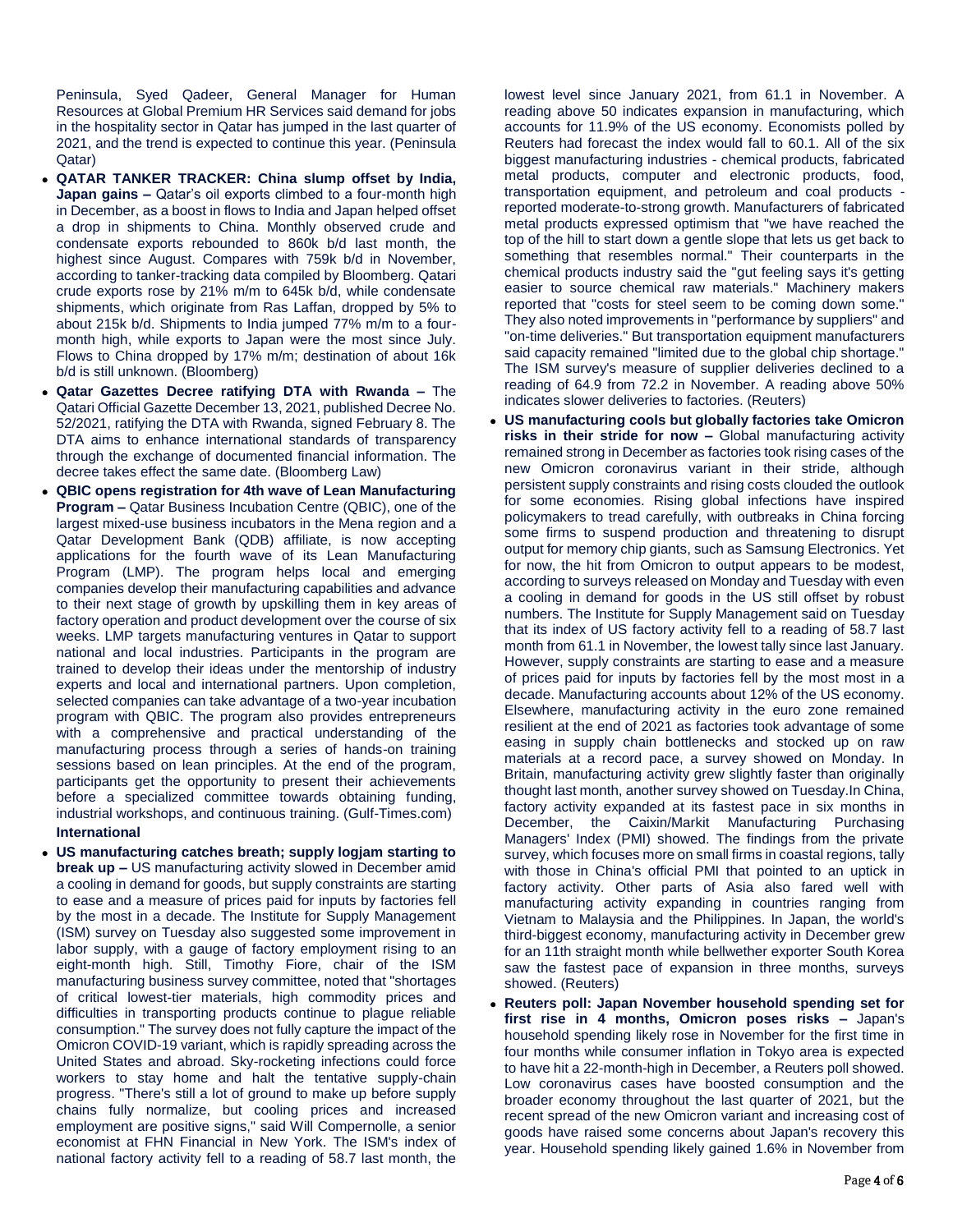a year earlier, according to a median estimate of a Reuters poll of 16 economists. That would follow a 0.6% drop in October and mark the first rise since July. MoM, household spending is expected to have increased 1.2% in November, following a 3.4% advance in October. "As new COVID-19 cases remained low, stay-at-home (mood) has been easing," economists at SMBC Nikko Securities said. "Goods consumption picked up, restaurant (spending) recovered and foot traffic increased...private consumption on goods and services likely rebounded across the board thanks to coronavirus containment." Indeed, a lull in infections is expected to have driven a solid rebound in the world's third-largest economy in the fourth quarter of 2021, after a worsethan-forecast contraction in July-September. (Reuters)

 **PBOC: China can adjust legal framework for credit scoring if needed –** China's central bank said it will adjust the legal framework around financial credit-scoring if needed, state media reported, an indication authorities may tweak guidelines for fintech firms on the amount and type of user data they can collect. In view of new concerns around the collection of credit data, the People's Bank of China (PBOC) will conduct research into the industry and make policy adjustments where needed, Legal Daily reported on Tuesday. The PBOC on Saturday implemented new rules around what kinds of data can be collected for credit scoring and clarified what kind of businesses the rules would apply to. It also urged companies to apply for credit scoring licenses and to refrain from excessive collection of user data. Artificial intelligence, blockchain, cloud computing and big data have been developed rapidly over the years, prompting growing concerns about how private individuals could be affected by personal credit-scoring and the lack of laws to protect them. Several delegates from China's National People's Congress (NPC) have proposed legislation on credit-scoring management as the sector grows. (Reuters)

## **Regional**

- **OPEC+ agrees oil output increase from February –** OPEC+ agreed on Tuesday to stick to its planned increase in oil output for February, four sources from the group told Reuters, because it expects the Omicron coronavirus variant to have a short-lived impact on demand. The group of producers comprising the OPEC and allies including Russia has raised its output target each month since August by 400,000 bpd. (Zawya)
- **White House welcomes OPEC+ decision to continue increases in production –** The White House on Tuesday welcomed coordination with Saudi Arabia, the United Arab Emirates and OPEC+ in addressing price pressures, a spokesperson said. The spokesperson said the White House welcomed the decision by OPEC+ to continue increases in production which will help facilitate economic recovery. (Reuters)
- **Al-Ghais to Asharq : OPEC has flexibility to manage demand shifts –** The OPEC+ deal gives the group enough flexibility to manage demand fluctuations, Secretary-General elect Haitham Al-Ghais said in an interview on Asharq TV. When he takes up his post in August, Al-Ghais said his objective is to maintain the unity of OPEC+. (Bloomberg)
- **PMI: Saudi non-oil private sector growth slows amid concerns over Omicron –** Saudi Arabia's non-oil private sector grew last month at the slowest pace since March, marking its 16th consecutive month of expansion, amid rising concern over the spread of the Omicron variant of the coronavirus, a survey showed on Tuesday. The seasonally adjusted IHS Markit Saudi Arabia Purchasing Managers' Index (PMI) dropped to 53.9 in December from 56.9 in November, marking solid growth but falling well below 2021's average of 55.8 and the series average of 56.8. Growth in output slowed, with the sub index at 57.3 in December compared with 61.7 in November. (Reuters)
- **Jadwa: Decline in Saudi activity in 2022 due to Omicron impact –** Output in Saudi Arabia is expected to slip in the coming period as omicron worries mount among firms, a Saudi investment bank said in a report. Jadwa Investment expects the Kingdom's economy to expand by 7% in 2022 and by 3.1% in the following year. In addition, Saudi Arabia's real gross domestic product is projected to have grown by 2.7% in 2021, it said in the report. (Zawya)
- **Saudi pension fund opens up for first time, says returns hit 14% –** The investment arm of Saudi Arabia's General Organization for Social Insurance, said it delivered returns of over 14% last year, as markets globally rallied to new heights. The disclosure is the first indication from Hassana, as the fund manager which oversees \$250bn in assets is known, about the returns it generates. It also said that investment gains exceeded 12% for the past three years, and 9% for the past five years, according to a statement to the Saudi Press Agency. The returns were due to its long-term portfolio allocation and market performance, Chief Executive Officer Saad Al Fadhli said in the statement. (Bloomberg)
- **Albilad Capital announces dividend distribution to Sukuk Fund's unitholders –** Albilad Capital has announced a SR98,826 cash dividend distribution to the unitholders of Albilad Saudi Sovereign Sukuk ETF for December 2021. The cash dividend distribution stands at SR0.0054 per unit and is equivalent to 0.06% of the net asset value as of 3 January 2022, according to a bourse filing on Tuesday. The date of cash distribution entitlements to unitholders is set on 6 January 2022. (Zawya)
- **Sources: UAE's ADNOC to supply full crude volumes to Asian buyers in March –** The Abu Dhabi National Oil Company (ADNOC) has informed some buyers in Asia that it will supply full contractual volumes of crude in March, steady from the previous month, trade sources said on Tuesday. This comes ahead of the meeting between the OPEC and their allies, a group known as OPEC+, later on Tuesday. (Reuters)
- **UAE's Alpha Dhabi Holding acquires 25% of Al Qudra Holding –** Abu Dhabi-based conglomerate Alpha Dhabi Holding has acquired 25.24% shareholding in Al Qudra Holding PJSC, as part of its AED8bn strategic investment plan across various sectors in the UAE. In a statement on Abu Dhabi Stock Exchage, Hamad Salem Mohamed Al-Ameri, Managing Director and CEO of Alpha Dhabi Holding, said: "Al Qudra's business strategy is a perfect fit for ADH, and this acquisition will add considerable shareholder value as we continue investing in carefully selected industries with sustainable growth potential..." Al Qudra Holding is an Abu Dhabi-based private joint stock company that invests in real estate projects. (Zawya)
- **Oman sells OMR216mn 28-day bills; bid-cover 1.14 –** Oman sold OMR216mn of bills due Feb. 2 on January 3. Investors offered to buy 1.14 times the amount of securities sold. The bills were sold at a price of 99.951, have a yield of 0.64% and will settle on January 5. (Bloomberg)
- **Kuwait sells KWD240mn 182-day bills; bid-cover 11.49 –** Kuwait sold KWD240mn of bills due July 5 on January 4. Investors offered to buy 11.49 times the amount of securities sold. The bills have a yield of 1.25% and settled January 4. (Bloomberg)
- **Bahrain sells BHD26m 182-day Islamic sukuk; bid-cover 6.27 –** Bahrain sold BHD26mn of Islamic Sukuk due July 7 on January 4. Investors offered to buy 6.27 times the amount of securities sold. The Sukuk will settle on January 6. (Bloomberg)